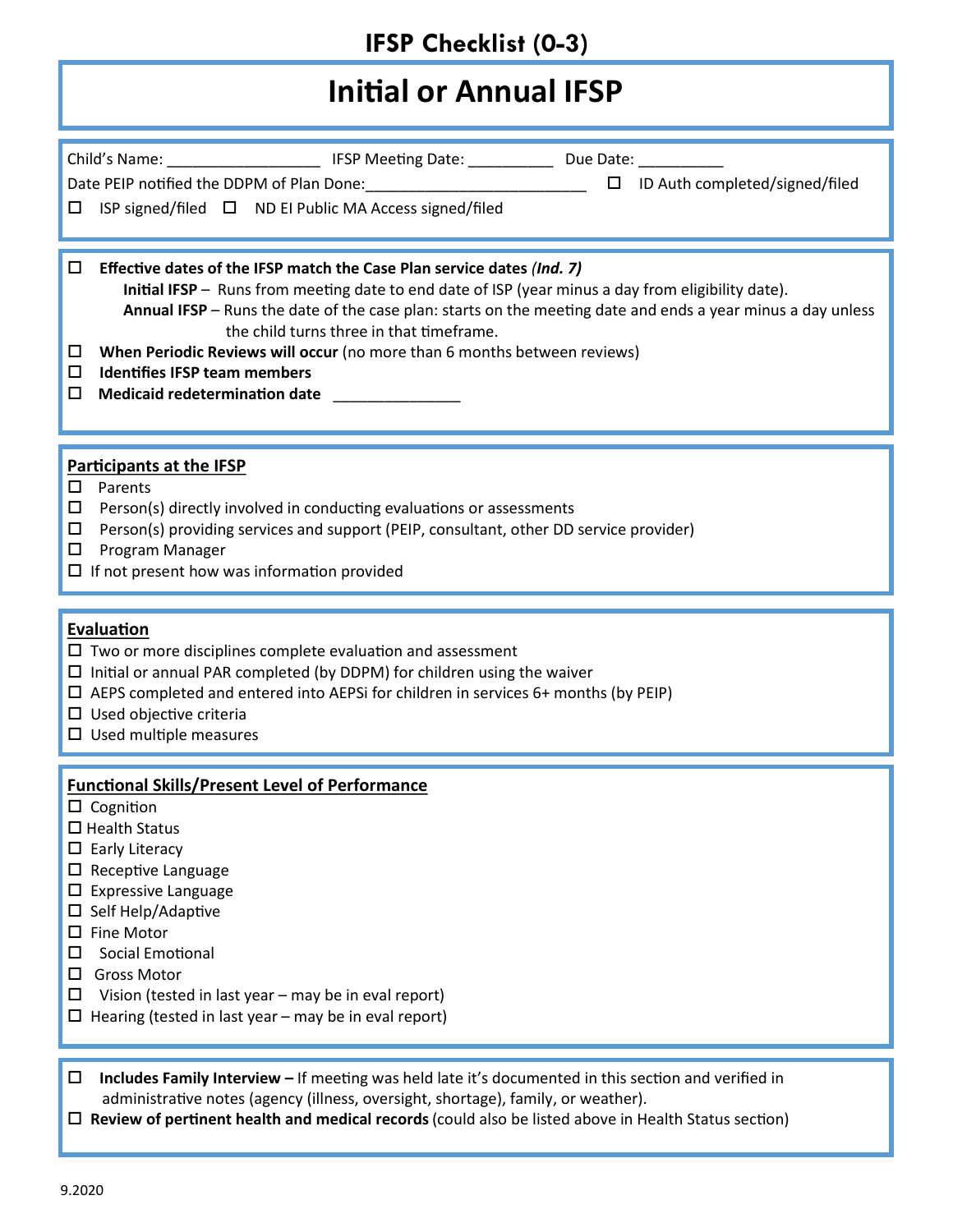**Family resources, priorities and concerns**. Child's interests, motivators, fears, and dislikes related to participation in the routine are noted. Includes people important to the child and family. Information is connected to the family's everyday routine and activities. There is clear information on family priorities and how they link to the family's concerns, strengths and interests. Identifies supports and services when necessary.

 $\Box$  If the child is participating in direct therapy the following statement needs to be listed here or in the out come area.

"The IFSP team is in agreement that the services provided in the *Part C Services* section of the IFSP will support (child) and (his/her) family to meet the outcomes within the IFSP. Additional services that the family has chosen to participate in are listed in the *Services neither required nor funded by Part C* section of the IFSP (list service and frequency)."

 **Review of the previous IFSP outcomes and services.** Each outcome should be reviewed at the meeting and progress listed.

#### **Risk Assessment (DDPM completes in initial. PEIP Completes in annual)**

- $\Box$  Risks due to child's interactions with environments  $\Box$  Emergency Back-Up Plan for when Caregivers are not
- Risks in child's environment (linked to outcome/strategies) Emergency Back-Up Plan when supports are not available
	- available

#### **Outcomes**

- $\Box$  Outcomes (measurable) end result, what focusing on and why
- $\Box$  Criteria (how you'll know the outcome is met)
- $\Box$  Transition outcome added no later than age 2-6. Includes how you'll prepare the child, family and receiving agency. *(Ind. 8a)*
- $\Box$  Activities (supports to achieve the outcome integrated routines in natural environments)
- $\Box$  Frequency & type of ID consult listed in the applicable outcome (2x per year is best practice- not required) *(Ind. 1)*
- $\square$  TSDS Activities included if applicable
- $\square$  Responsibilities of Caregiver and DDPM
- $\square$  Competencies of In-Home Support staff & how will be achieved

#### **Service Detail (Case Plan section)**

- $\square$  Start, End and Termination Dates
- □ Frequency
- Natural Environments documented per service *(Ind. 2)*
- □ Service Amount
- $\square$  Location
- $\Box$  Other Services listed (physicians, direct therapy, hearing/vision consults, nutrition/WIC, daycare, foster care
- $\Box$  Individual or Group
- $\Box$  Funding Source

#### **Attachments**

- $\square$  Evaluation report attached if Initial IFSP or annual evaluation attached if Annual IFSP
- LEA notice attached by ID (labeled LEA notification) or Opt Out Form attached by DDPM (labeled Opt Out Form).

LEA letter must be sent by 2-6. Opt Out Form done by 2-5) *(Ind. 8b)*

- $\square$  Prior notice for evaluation or annual assessment
- $\Box$  Prior notice for IFSP meeting (in Therap or attached)
- $\square$  Signed ISP attached

### Reviewed/approved by \_\_\_\_\_\_\_\_\_\_\_\_\_\_\_\_\_\_\_\_\_\_\_\_\_\_\_\_\_\_\_\_\_\_\_ Date\_\_\_\_\_\_\_\_\_\_\_\_\_\_\_\_\_\_\_\_\_\_\_\_\_\_

Reason if Late \_\_\_\_\_\_\_\_\_\_\_\_\_\_\_\_\_\_\_\_\_\_\_\_\_\_\_\_\_ Documented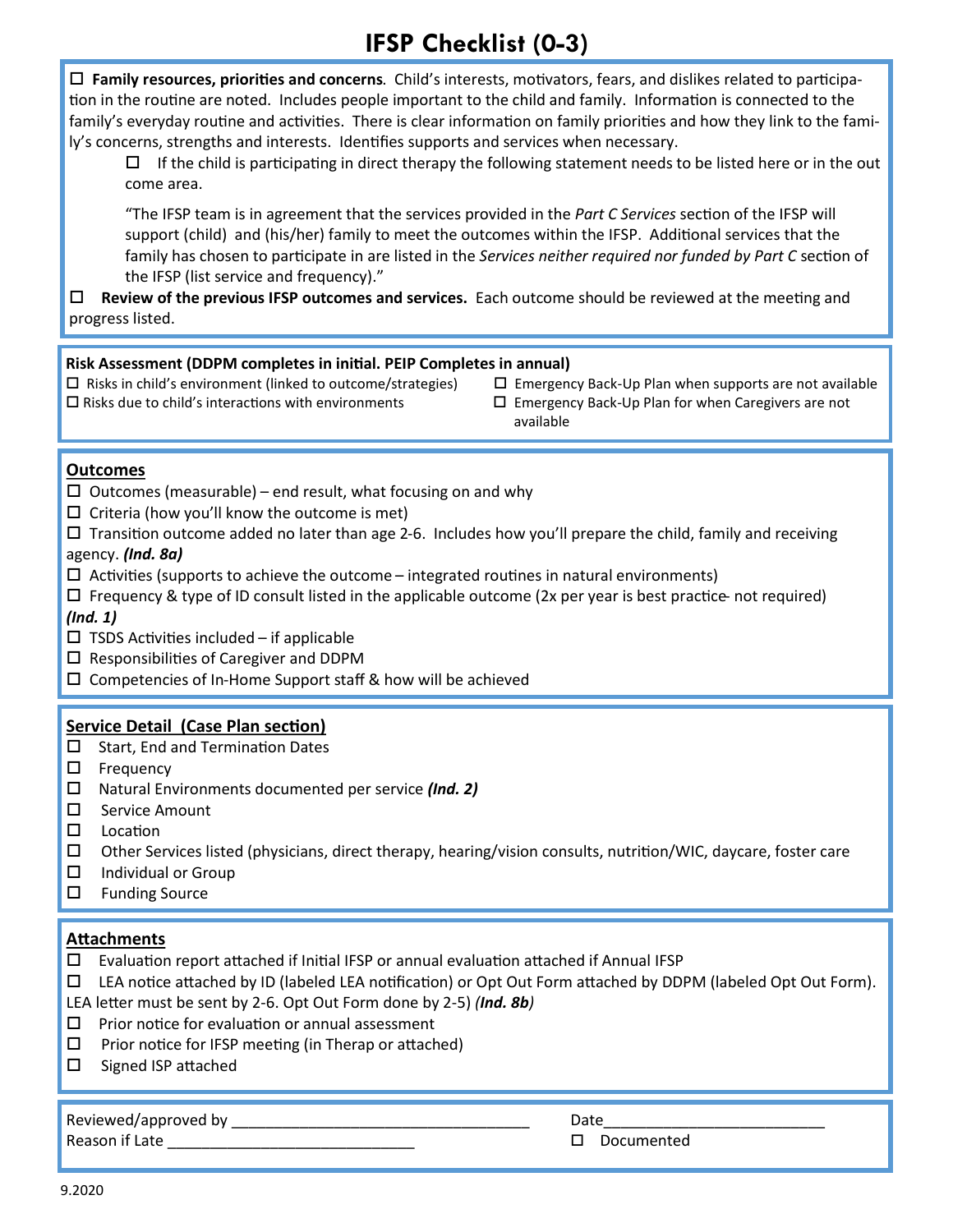# **Periodic Reviews of IFSP**

| Child's Name: _____________________________ IFSP Meeting Date: _________________ Due Date: ______________<br>Date PEIP notified the DDPM of Plan Done: National Processors Control of Plan Done:<br>$\Box$ ID Auth completed/signed/filed<br>ISP signed/filed $\Box$ ND EI Public MA Access signed/filed<br>□ |
|---------------------------------------------------------------------------------------------------------------------------------------------------------------------------------------------------------------------------------------------------------------------------------------------------------------|
| <b>Date of Review</b><br>$\Box$<br>$\Box$ Documentation if meeting held late (agency (illness, oversight, shortage), family or weather)                                                                                                                                                                       |
| Team members identified in IFSP present<br>$\Box$<br>If not present, how was information provided<br>ப                                                                                                                                                                                                        |
| $\Box$ Describes progress toward achieving outcomes<br>Comments                                                                                                                                                                                                                                               |
| Transition outcome added no later than age 2-6.<br>Includes how you'll support the child, family and receiving agency. (Ind. 8a)                                                                                                                                                                              |
| Addresses modification or revision of outcomes in progress toward outcome section.                                                                                                                                                                                                                            |
| Reminder: Outcomes should remain on the plan until the next annual IFSP - even if met at the periodic review.                                                                                                                                                                                                 |
| Identifies modification or revision of services<br>$\Box$                                                                                                                                                                                                                                                     |
| LEA notice date listed in Therap and form attached (if applicable) (Ind. 8b)<br>□                                                                                                                                                                                                                             |
| <b>Opt-Out Form attached (if applicable)</b><br>□                                                                                                                                                                                                                                                             |
| <b>Attachments</b><br>LEA notice attached by ID (labeled LEA Notification) or Opt Out Form attached by DDPM (labeled Opt Out<br>ப<br>Form). LEA letter must be sent by 2-6. Opt Out Form done by 2-5. (Ind. 8b)<br>Prior notice for IFSP meeting (in Therap or attached)<br>П                                 |